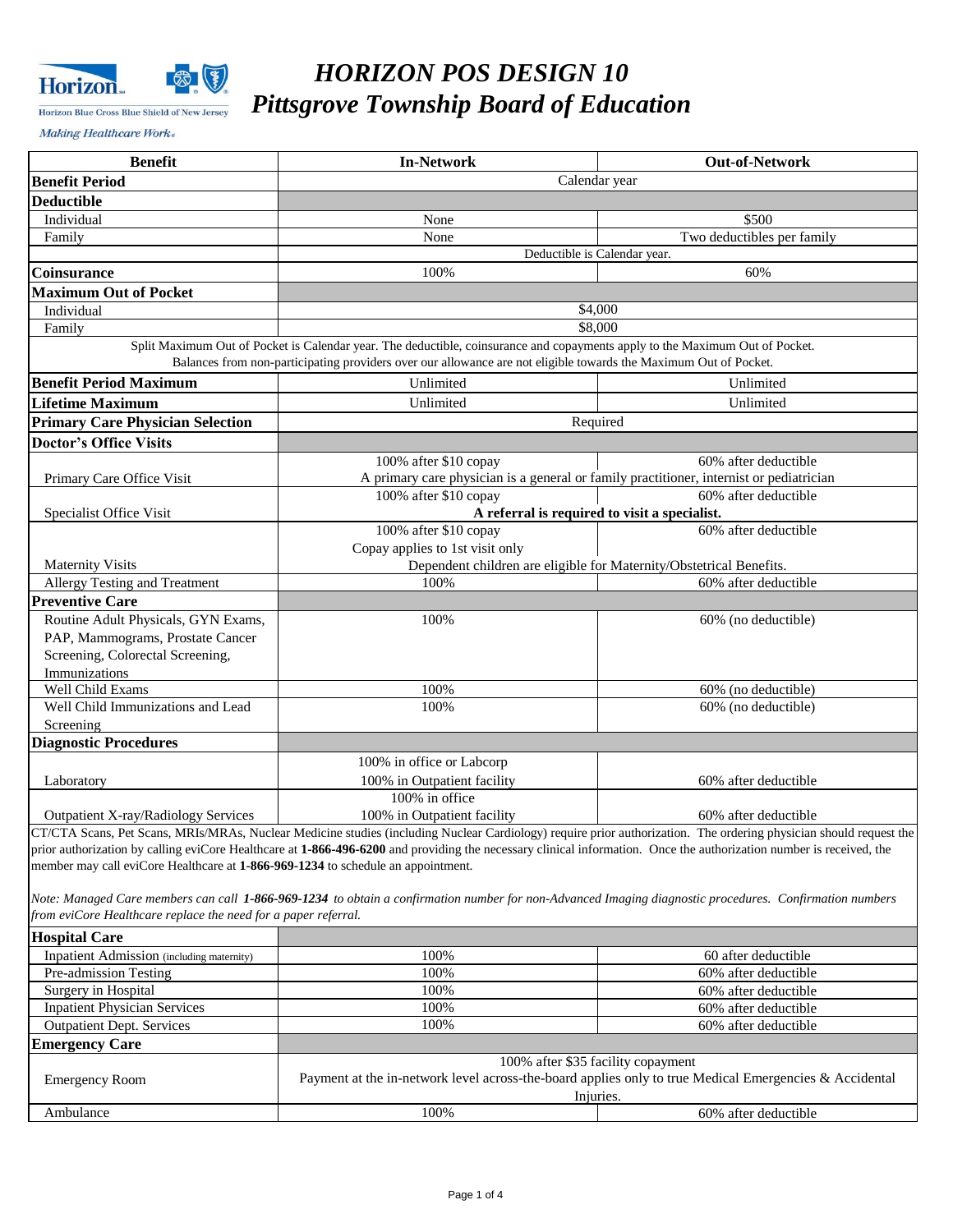

Horizon Blue Cross Blue Shield of New Jersey

# *HORIZON POS DESIGN 10 Pittsgrove Township Board of Education*

Making Healthcare Work«

| <b>Hospital Outpatient Surgery</b><br>100%<br>60% after deductible<br>100%<br>Surgery in an Ambulatory SurgiCenter<br>60% after deductible<br>Services performed at a non-participating ambulatory surgery center are reimbursed at<br>Horizon BCBSNJ's Payment Allowance and therefore may result in significant out of pocket costs.<br><b>Mental Health Services</b><br>Inpatient<br>100%<br>60 after deductible<br>100%<br>60% after deductible<br>Outpatient department<br>Office setting<br>100% after \$10 copay<br>60% after deductible<br><b>Substance Abuse Services</b><br>60 after deductible<br>100%<br>Inpatient<br>100%<br>Outpatient department<br>60% after deductible<br>Office setting<br>100% after \$10 copay<br>60% after deductible<br><b>Alcohol Abuse Services</b><br>Inpatient<br>100%<br>60 after deductible<br>100%<br>Outpatient department<br>60% after deductible<br>Office setting<br>100% after \$10 copay<br>60% after deductible<br>Inpatient and Outpatient Mental Health/Substance Abuse/Alcoholism Services must be coordinated through<br>Horizon Behavioral Health at 1-800-626-2212.<br><b>Other Services</b><br>Not Covered<br>Not Covered<br>Acupuncture<br>100%<br><b>Bariatric Surgery</b><br>60% after deductible<br>Diabetic Education<br>100% after office copayment<br>60% after deductible<br>Diabetic Supplies<br>100%<br>60% after deductible<br><b>Durable Medical Equipment</b><br>100% after deductible<br>60% after deductible<br><b>Orthotics and Prosthetics</b><br>100% after office copayment<br>60% after deductible<br>(Per NJ mandate)<br>Home Health Care<br>100%<br>60% after deductible up to 100 visits<br>100%<br>Hospice Care<br>60% after deductible<br>100% after office copayment<br>60% after deductible<br>Limited to 4 egg retrievals per lifetime<br>Infertility (including in-vitro fertilization)<br>Physical Rehabilitation Facility<br>100%<br>60% after deductible<br><b>Inpatient Services</b><br>Limited to 60 days per benefit period<br>60% after deductible<br>100%<br><b>Private Duty Nursing</b><br>Limited to 30 visits per benefit period (8-hour shifts)<br>100% after office copayment<br>60% after deductible<br>30 visit maximum per therapy, per benefit period<br>Short-term Therapies:<br>Physical, Occupational, Speech,<br>Note: If specialist copay is higher than PCP copay, the lower copay will apply to short-term therapies.<br>Also, if PCP copay is \$30, the STT copay will default to \$20.<br>Respiratory<br>Skilled Nursing Facility/Extended Care<br>and the contract of the contract of the contract of the contract of the contract of the contract of the contract of the contract of the contract of the contract of the contract of the contract of the contract of the contra<br>100%<br>Limited to 100 days per benefit period<br>Limited to 60 days per benefit period<br>Center<br>Therapeutic Manipulation<br>100% after office copayment<br>60% after deductible<br>(Chiropractic Care)<br>25 visit maximum per benefit period<br>Vision - Routine Eye Exam<br>100% after \$10 copay<br>60% after deductible<br>\$100 in a 2 calendar year period<br>Vision Hardware<br>Telemedicine<br>100% after \$10 copay<br>Not Covered<br>Covered under freestanding program<br><b>Prescription Drugs</b> | <b>Outpatient Surgery</b> |  |  |  |  |
|----------------------------------------------------------------------------------------------------------------------------------------------------------------------------------------------------------------------------------------------------------------------------------------------------------------------------------------------------------------------------------------------------------------------------------------------------------------------------------------------------------------------------------------------------------------------------------------------------------------------------------------------------------------------------------------------------------------------------------------------------------------------------------------------------------------------------------------------------------------------------------------------------------------------------------------------------------------------------------------------------------------------------------------------------------------------------------------------------------------------------------------------------------------------------------------------------------------------------------------------------------------------------------------------------------------------------------------------------------------------------------------------------------------------------------------------------------------------------------------------------------------------------------------------------------------------------------------------------------------------------------------------------------------------------------------------------------------------------------------------------------------------------------------------------------------------------------------------------------------------------------------------------------------------------------------------------------------------------------------------------------------------------------------------------------------------------------------------------------------------------------------------------------------------------------------------------------------------------------------------------------------------------------------------------------------------------------------------------------------------------------------------------------------------------------------------------------------------------------------------------------------------------------------------------------------------------------------------------------------------------------------------------------------------------------------------------------------------------------------------------------------------------------------------------------------------------------------------------------------------------------------------------------------------------------------------------------------------------------------------------------------------------------------------------------------------------------------------------------------------------------------------------------------------------------------------------------------------------------------------------------------------------------------------------------------------------|---------------------------|--|--|--|--|
|                                                                                                                                                                                                                                                                                                                                                                                                                                                                                                                                                                                                                                                                                                                                                                                                                                                                                                                                                                                                                                                                                                                                                                                                                                                                                                                                                                                                                                                                                                                                                                                                                                                                                                                                                                                                                                                                                                                                                                                                                                                                                                                                                                                                                                                                                                                                                                                                                                                                                                                                                                                                                                                                                                                                                                                                                                                                                                                                                                                                                                                                                                                                                                                                                                                                                                                            |                           |  |  |  |  |
|                                                                                                                                                                                                                                                                                                                                                                                                                                                                                                                                                                                                                                                                                                                                                                                                                                                                                                                                                                                                                                                                                                                                                                                                                                                                                                                                                                                                                                                                                                                                                                                                                                                                                                                                                                                                                                                                                                                                                                                                                                                                                                                                                                                                                                                                                                                                                                                                                                                                                                                                                                                                                                                                                                                                                                                                                                                                                                                                                                                                                                                                                                                                                                                                                                                                                                                            |                           |  |  |  |  |
|                                                                                                                                                                                                                                                                                                                                                                                                                                                                                                                                                                                                                                                                                                                                                                                                                                                                                                                                                                                                                                                                                                                                                                                                                                                                                                                                                                                                                                                                                                                                                                                                                                                                                                                                                                                                                                                                                                                                                                                                                                                                                                                                                                                                                                                                                                                                                                                                                                                                                                                                                                                                                                                                                                                                                                                                                                                                                                                                                                                                                                                                                                                                                                                                                                                                                                                            |                           |  |  |  |  |
|                                                                                                                                                                                                                                                                                                                                                                                                                                                                                                                                                                                                                                                                                                                                                                                                                                                                                                                                                                                                                                                                                                                                                                                                                                                                                                                                                                                                                                                                                                                                                                                                                                                                                                                                                                                                                                                                                                                                                                                                                                                                                                                                                                                                                                                                                                                                                                                                                                                                                                                                                                                                                                                                                                                                                                                                                                                                                                                                                                                                                                                                                                                                                                                                                                                                                                                            |                           |  |  |  |  |
|                                                                                                                                                                                                                                                                                                                                                                                                                                                                                                                                                                                                                                                                                                                                                                                                                                                                                                                                                                                                                                                                                                                                                                                                                                                                                                                                                                                                                                                                                                                                                                                                                                                                                                                                                                                                                                                                                                                                                                                                                                                                                                                                                                                                                                                                                                                                                                                                                                                                                                                                                                                                                                                                                                                                                                                                                                                                                                                                                                                                                                                                                                                                                                                                                                                                                                                            |                           |  |  |  |  |
|                                                                                                                                                                                                                                                                                                                                                                                                                                                                                                                                                                                                                                                                                                                                                                                                                                                                                                                                                                                                                                                                                                                                                                                                                                                                                                                                                                                                                                                                                                                                                                                                                                                                                                                                                                                                                                                                                                                                                                                                                                                                                                                                                                                                                                                                                                                                                                                                                                                                                                                                                                                                                                                                                                                                                                                                                                                                                                                                                                                                                                                                                                                                                                                                                                                                                                                            |                           |  |  |  |  |
|                                                                                                                                                                                                                                                                                                                                                                                                                                                                                                                                                                                                                                                                                                                                                                                                                                                                                                                                                                                                                                                                                                                                                                                                                                                                                                                                                                                                                                                                                                                                                                                                                                                                                                                                                                                                                                                                                                                                                                                                                                                                                                                                                                                                                                                                                                                                                                                                                                                                                                                                                                                                                                                                                                                                                                                                                                                                                                                                                                                                                                                                                                                                                                                                                                                                                                                            |                           |  |  |  |  |
|                                                                                                                                                                                                                                                                                                                                                                                                                                                                                                                                                                                                                                                                                                                                                                                                                                                                                                                                                                                                                                                                                                                                                                                                                                                                                                                                                                                                                                                                                                                                                                                                                                                                                                                                                                                                                                                                                                                                                                                                                                                                                                                                                                                                                                                                                                                                                                                                                                                                                                                                                                                                                                                                                                                                                                                                                                                                                                                                                                                                                                                                                                                                                                                                                                                                                                                            |                           |  |  |  |  |
|                                                                                                                                                                                                                                                                                                                                                                                                                                                                                                                                                                                                                                                                                                                                                                                                                                                                                                                                                                                                                                                                                                                                                                                                                                                                                                                                                                                                                                                                                                                                                                                                                                                                                                                                                                                                                                                                                                                                                                                                                                                                                                                                                                                                                                                                                                                                                                                                                                                                                                                                                                                                                                                                                                                                                                                                                                                                                                                                                                                                                                                                                                                                                                                                                                                                                                                            |                           |  |  |  |  |
|                                                                                                                                                                                                                                                                                                                                                                                                                                                                                                                                                                                                                                                                                                                                                                                                                                                                                                                                                                                                                                                                                                                                                                                                                                                                                                                                                                                                                                                                                                                                                                                                                                                                                                                                                                                                                                                                                                                                                                                                                                                                                                                                                                                                                                                                                                                                                                                                                                                                                                                                                                                                                                                                                                                                                                                                                                                                                                                                                                                                                                                                                                                                                                                                                                                                                                                            |                           |  |  |  |  |
|                                                                                                                                                                                                                                                                                                                                                                                                                                                                                                                                                                                                                                                                                                                                                                                                                                                                                                                                                                                                                                                                                                                                                                                                                                                                                                                                                                                                                                                                                                                                                                                                                                                                                                                                                                                                                                                                                                                                                                                                                                                                                                                                                                                                                                                                                                                                                                                                                                                                                                                                                                                                                                                                                                                                                                                                                                                                                                                                                                                                                                                                                                                                                                                                                                                                                                                            |                           |  |  |  |  |
|                                                                                                                                                                                                                                                                                                                                                                                                                                                                                                                                                                                                                                                                                                                                                                                                                                                                                                                                                                                                                                                                                                                                                                                                                                                                                                                                                                                                                                                                                                                                                                                                                                                                                                                                                                                                                                                                                                                                                                                                                                                                                                                                                                                                                                                                                                                                                                                                                                                                                                                                                                                                                                                                                                                                                                                                                                                                                                                                                                                                                                                                                                                                                                                                                                                                                                                            |                           |  |  |  |  |
|                                                                                                                                                                                                                                                                                                                                                                                                                                                                                                                                                                                                                                                                                                                                                                                                                                                                                                                                                                                                                                                                                                                                                                                                                                                                                                                                                                                                                                                                                                                                                                                                                                                                                                                                                                                                                                                                                                                                                                                                                                                                                                                                                                                                                                                                                                                                                                                                                                                                                                                                                                                                                                                                                                                                                                                                                                                                                                                                                                                                                                                                                                                                                                                                                                                                                                                            |                           |  |  |  |  |
|                                                                                                                                                                                                                                                                                                                                                                                                                                                                                                                                                                                                                                                                                                                                                                                                                                                                                                                                                                                                                                                                                                                                                                                                                                                                                                                                                                                                                                                                                                                                                                                                                                                                                                                                                                                                                                                                                                                                                                                                                                                                                                                                                                                                                                                                                                                                                                                                                                                                                                                                                                                                                                                                                                                                                                                                                                                                                                                                                                                                                                                                                                                                                                                                                                                                                                                            |                           |  |  |  |  |
|                                                                                                                                                                                                                                                                                                                                                                                                                                                                                                                                                                                                                                                                                                                                                                                                                                                                                                                                                                                                                                                                                                                                                                                                                                                                                                                                                                                                                                                                                                                                                                                                                                                                                                                                                                                                                                                                                                                                                                                                                                                                                                                                                                                                                                                                                                                                                                                                                                                                                                                                                                                                                                                                                                                                                                                                                                                                                                                                                                                                                                                                                                                                                                                                                                                                                                                            |                           |  |  |  |  |
|                                                                                                                                                                                                                                                                                                                                                                                                                                                                                                                                                                                                                                                                                                                                                                                                                                                                                                                                                                                                                                                                                                                                                                                                                                                                                                                                                                                                                                                                                                                                                                                                                                                                                                                                                                                                                                                                                                                                                                                                                                                                                                                                                                                                                                                                                                                                                                                                                                                                                                                                                                                                                                                                                                                                                                                                                                                                                                                                                                                                                                                                                                                                                                                                                                                                                                                            |                           |  |  |  |  |
|                                                                                                                                                                                                                                                                                                                                                                                                                                                                                                                                                                                                                                                                                                                                                                                                                                                                                                                                                                                                                                                                                                                                                                                                                                                                                                                                                                                                                                                                                                                                                                                                                                                                                                                                                                                                                                                                                                                                                                                                                                                                                                                                                                                                                                                                                                                                                                                                                                                                                                                                                                                                                                                                                                                                                                                                                                                                                                                                                                                                                                                                                                                                                                                                                                                                                                                            |                           |  |  |  |  |
|                                                                                                                                                                                                                                                                                                                                                                                                                                                                                                                                                                                                                                                                                                                                                                                                                                                                                                                                                                                                                                                                                                                                                                                                                                                                                                                                                                                                                                                                                                                                                                                                                                                                                                                                                                                                                                                                                                                                                                                                                                                                                                                                                                                                                                                                                                                                                                                                                                                                                                                                                                                                                                                                                                                                                                                                                                                                                                                                                                                                                                                                                                                                                                                                                                                                                                                            |                           |  |  |  |  |
|                                                                                                                                                                                                                                                                                                                                                                                                                                                                                                                                                                                                                                                                                                                                                                                                                                                                                                                                                                                                                                                                                                                                                                                                                                                                                                                                                                                                                                                                                                                                                                                                                                                                                                                                                                                                                                                                                                                                                                                                                                                                                                                                                                                                                                                                                                                                                                                                                                                                                                                                                                                                                                                                                                                                                                                                                                                                                                                                                                                                                                                                                                                                                                                                                                                                                                                            |                           |  |  |  |  |
|                                                                                                                                                                                                                                                                                                                                                                                                                                                                                                                                                                                                                                                                                                                                                                                                                                                                                                                                                                                                                                                                                                                                                                                                                                                                                                                                                                                                                                                                                                                                                                                                                                                                                                                                                                                                                                                                                                                                                                                                                                                                                                                                                                                                                                                                                                                                                                                                                                                                                                                                                                                                                                                                                                                                                                                                                                                                                                                                                                                                                                                                                                                                                                                                                                                                                                                            |                           |  |  |  |  |
|                                                                                                                                                                                                                                                                                                                                                                                                                                                                                                                                                                                                                                                                                                                                                                                                                                                                                                                                                                                                                                                                                                                                                                                                                                                                                                                                                                                                                                                                                                                                                                                                                                                                                                                                                                                                                                                                                                                                                                                                                                                                                                                                                                                                                                                                                                                                                                                                                                                                                                                                                                                                                                                                                                                                                                                                                                                                                                                                                                                                                                                                                                                                                                                                                                                                                                                            |                           |  |  |  |  |
|                                                                                                                                                                                                                                                                                                                                                                                                                                                                                                                                                                                                                                                                                                                                                                                                                                                                                                                                                                                                                                                                                                                                                                                                                                                                                                                                                                                                                                                                                                                                                                                                                                                                                                                                                                                                                                                                                                                                                                                                                                                                                                                                                                                                                                                                                                                                                                                                                                                                                                                                                                                                                                                                                                                                                                                                                                                                                                                                                                                                                                                                                                                                                                                                                                                                                                                            |                           |  |  |  |  |
|                                                                                                                                                                                                                                                                                                                                                                                                                                                                                                                                                                                                                                                                                                                                                                                                                                                                                                                                                                                                                                                                                                                                                                                                                                                                                                                                                                                                                                                                                                                                                                                                                                                                                                                                                                                                                                                                                                                                                                                                                                                                                                                                                                                                                                                                                                                                                                                                                                                                                                                                                                                                                                                                                                                                                                                                                                                                                                                                                                                                                                                                                                                                                                                                                                                                                                                            |                           |  |  |  |  |
|                                                                                                                                                                                                                                                                                                                                                                                                                                                                                                                                                                                                                                                                                                                                                                                                                                                                                                                                                                                                                                                                                                                                                                                                                                                                                                                                                                                                                                                                                                                                                                                                                                                                                                                                                                                                                                                                                                                                                                                                                                                                                                                                                                                                                                                                                                                                                                                                                                                                                                                                                                                                                                                                                                                                                                                                                                                                                                                                                                                                                                                                                                                                                                                                                                                                                                                            |                           |  |  |  |  |
|                                                                                                                                                                                                                                                                                                                                                                                                                                                                                                                                                                                                                                                                                                                                                                                                                                                                                                                                                                                                                                                                                                                                                                                                                                                                                                                                                                                                                                                                                                                                                                                                                                                                                                                                                                                                                                                                                                                                                                                                                                                                                                                                                                                                                                                                                                                                                                                                                                                                                                                                                                                                                                                                                                                                                                                                                                                                                                                                                                                                                                                                                                                                                                                                                                                                                                                            |                           |  |  |  |  |
|                                                                                                                                                                                                                                                                                                                                                                                                                                                                                                                                                                                                                                                                                                                                                                                                                                                                                                                                                                                                                                                                                                                                                                                                                                                                                                                                                                                                                                                                                                                                                                                                                                                                                                                                                                                                                                                                                                                                                                                                                                                                                                                                                                                                                                                                                                                                                                                                                                                                                                                                                                                                                                                                                                                                                                                                                                                                                                                                                                                                                                                                                                                                                                                                                                                                                                                            |                           |  |  |  |  |
|                                                                                                                                                                                                                                                                                                                                                                                                                                                                                                                                                                                                                                                                                                                                                                                                                                                                                                                                                                                                                                                                                                                                                                                                                                                                                                                                                                                                                                                                                                                                                                                                                                                                                                                                                                                                                                                                                                                                                                                                                                                                                                                                                                                                                                                                                                                                                                                                                                                                                                                                                                                                                                                                                                                                                                                                                                                                                                                                                                                                                                                                                                                                                                                                                                                                                                                            |                           |  |  |  |  |
|                                                                                                                                                                                                                                                                                                                                                                                                                                                                                                                                                                                                                                                                                                                                                                                                                                                                                                                                                                                                                                                                                                                                                                                                                                                                                                                                                                                                                                                                                                                                                                                                                                                                                                                                                                                                                                                                                                                                                                                                                                                                                                                                                                                                                                                                                                                                                                                                                                                                                                                                                                                                                                                                                                                                                                                                                                                                                                                                                                                                                                                                                                                                                                                                                                                                                                                            |                           |  |  |  |  |
|                                                                                                                                                                                                                                                                                                                                                                                                                                                                                                                                                                                                                                                                                                                                                                                                                                                                                                                                                                                                                                                                                                                                                                                                                                                                                                                                                                                                                                                                                                                                                                                                                                                                                                                                                                                                                                                                                                                                                                                                                                                                                                                                                                                                                                                                                                                                                                                                                                                                                                                                                                                                                                                                                                                                                                                                                                                                                                                                                                                                                                                                                                                                                                                                                                                                                                                            |                           |  |  |  |  |
|                                                                                                                                                                                                                                                                                                                                                                                                                                                                                                                                                                                                                                                                                                                                                                                                                                                                                                                                                                                                                                                                                                                                                                                                                                                                                                                                                                                                                                                                                                                                                                                                                                                                                                                                                                                                                                                                                                                                                                                                                                                                                                                                                                                                                                                                                                                                                                                                                                                                                                                                                                                                                                                                                                                                                                                                                                                                                                                                                                                                                                                                                                                                                                                                                                                                                                                            |                           |  |  |  |  |
|                                                                                                                                                                                                                                                                                                                                                                                                                                                                                                                                                                                                                                                                                                                                                                                                                                                                                                                                                                                                                                                                                                                                                                                                                                                                                                                                                                                                                                                                                                                                                                                                                                                                                                                                                                                                                                                                                                                                                                                                                                                                                                                                                                                                                                                                                                                                                                                                                                                                                                                                                                                                                                                                                                                                                                                                                                                                                                                                                                                                                                                                                                                                                                                                                                                                                                                            |                           |  |  |  |  |
|                                                                                                                                                                                                                                                                                                                                                                                                                                                                                                                                                                                                                                                                                                                                                                                                                                                                                                                                                                                                                                                                                                                                                                                                                                                                                                                                                                                                                                                                                                                                                                                                                                                                                                                                                                                                                                                                                                                                                                                                                                                                                                                                                                                                                                                                                                                                                                                                                                                                                                                                                                                                                                                                                                                                                                                                                                                                                                                                                                                                                                                                                                                                                                                                                                                                                                                            |                           |  |  |  |  |
|                                                                                                                                                                                                                                                                                                                                                                                                                                                                                                                                                                                                                                                                                                                                                                                                                                                                                                                                                                                                                                                                                                                                                                                                                                                                                                                                                                                                                                                                                                                                                                                                                                                                                                                                                                                                                                                                                                                                                                                                                                                                                                                                                                                                                                                                                                                                                                                                                                                                                                                                                                                                                                                                                                                                                                                                                                                                                                                                                                                                                                                                                                                                                                                                                                                                                                                            |                           |  |  |  |  |
|                                                                                                                                                                                                                                                                                                                                                                                                                                                                                                                                                                                                                                                                                                                                                                                                                                                                                                                                                                                                                                                                                                                                                                                                                                                                                                                                                                                                                                                                                                                                                                                                                                                                                                                                                                                                                                                                                                                                                                                                                                                                                                                                                                                                                                                                                                                                                                                                                                                                                                                                                                                                                                                                                                                                                                                                                                                                                                                                                                                                                                                                                                                                                                                                                                                                                                                            |                           |  |  |  |  |
|                                                                                                                                                                                                                                                                                                                                                                                                                                                                                                                                                                                                                                                                                                                                                                                                                                                                                                                                                                                                                                                                                                                                                                                                                                                                                                                                                                                                                                                                                                                                                                                                                                                                                                                                                                                                                                                                                                                                                                                                                                                                                                                                                                                                                                                                                                                                                                                                                                                                                                                                                                                                                                                                                                                                                                                                                                                                                                                                                                                                                                                                                                                                                                                                                                                                                                                            |                           |  |  |  |  |
|                                                                                                                                                                                                                                                                                                                                                                                                                                                                                                                                                                                                                                                                                                                                                                                                                                                                                                                                                                                                                                                                                                                                                                                                                                                                                                                                                                                                                                                                                                                                                                                                                                                                                                                                                                                                                                                                                                                                                                                                                                                                                                                                                                                                                                                                                                                                                                                                                                                                                                                                                                                                                                                                                                                                                                                                                                                                                                                                                                                                                                                                                                                                                                                                                                                                                                                            |                           |  |  |  |  |
|                                                                                                                                                                                                                                                                                                                                                                                                                                                                                                                                                                                                                                                                                                                                                                                                                                                                                                                                                                                                                                                                                                                                                                                                                                                                                                                                                                                                                                                                                                                                                                                                                                                                                                                                                                                                                                                                                                                                                                                                                                                                                                                                                                                                                                                                                                                                                                                                                                                                                                                                                                                                                                                                                                                                                                                                                                                                                                                                                                                                                                                                                                                                                                                                                                                                                                                            |                           |  |  |  |  |
|                                                                                                                                                                                                                                                                                                                                                                                                                                                                                                                                                                                                                                                                                                                                                                                                                                                                                                                                                                                                                                                                                                                                                                                                                                                                                                                                                                                                                                                                                                                                                                                                                                                                                                                                                                                                                                                                                                                                                                                                                                                                                                                                                                                                                                                                                                                                                                                                                                                                                                                                                                                                                                                                                                                                                                                                                                                                                                                                                                                                                                                                                                                                                                                                                                                                                                                            |                           |  |  |  |  |
|                                                                                                                                                                                                                                                                                                                                                                                                                                                                                                                                                                                                                                                                                                                                                                                                                                                                                                                                                                                                                                                                                                                                                                                                                                                                                                                                                                                                                                                                                                                                                                                                                                                                                                                                                                                                                                                                                                                                                                                                                                                                                                                                                                                                                                                                                                                                                                                                                                                                                                                                                                                                                                                                                                                                                                                                                                                                                                                                                                                                                                                                                                                                                                                                                                                                                                                            |                           |  |  |  |  |
|                                                                                                                                                                                                                                                                                                                                                                                                                                                                                                                                                                                                                                                                                                                                                                                                                                                                                                                                                                                                                                                                                                                                                                                                                                                                                                                                                                                                                                                                                                                                                                                                                                                                                                                                                                                                                                                                                                                                                                                                                                                                                                                                                                                                                                                                                                                                                                                                                                                                                                                                                                                                                                                                                                                                                                                                                                                                                                                                                                                                                                                                                                                                                                                                                                                                                                                            |                           |  |  |  |  |
|                                                                                                                                                                                                                                                                                                                                                                                                                                                                                                                                                                                                                                                                                                                                                                                                                                                                                                                                                                                                                                                                                                                                                                                                                                                                                                                                                                                                                                                                                                                                                                                                                                                                                                                                                                                                                                                                                                                                                                                                                                                                                                                                                                                                                                                                                                                                                                                                                                                                                                                                                                                                                                                                                                                                                                                                                                                                                                                                                                                                                                                                                                                                                                                                                                                                                                                            |                           |  |  |  |  |
|                                                                                                                                                                                                                                                                                                                                                                                                                                                                                                                                                                                                                                                                                                                                                                                                                                                                                                                                                                                                                                                                                                                                                                                                                                                                                                                                                                                                                                                                                                                                                                                                                                                                                                                                                                                                                                                                                                                                                                                                                                                                                                                                                                                                                                                                                                                                                                                                                                                                                                                                                                                                                                                                                                                                                                                                                                                                                                                                                                                                                                                                                                                                                                                                                                                                                                                            |                           |  |  |  |  |
|                                                                                                                                                                                                                                                                                                                                                                                                                                                                                                                                                                                                                                                                                                                                                                                                                                                                                                                                                                                                                                                                                                                                                                                                                                                                                                                                                                                                                                                                                                                                                                                                                                                                                                                                                                                                                                                                                                                                                                                                                                                                                                                                                                                                                                                                                                                                                                                                                                                                                                                                                                                                                                                                                                                                                                                                                                                                                                                                                                                                                                                                                                                                                                                                                                                                                                                            |                           |  |  |  |  |
|                                                                                                                                                                                                                                                                                                                                                                                                                                                                                                                                                                                                                                                                                                                                                                                                                                                                                                                                                                                                                                                                                                                                                                                                                                                                                                                                                                                                                                                                                                                                                                                                                                                                                                                                                                                                                                                                                                                                                                                                                                                                                                                                                                                                                                                                                                                                                                                                                                                                                                                                                                                                                                                                                                                                                                                                                                                                                                                                                                                                                                                                                                                                                                                                                                                                                                                            |                           |  |  |  |  |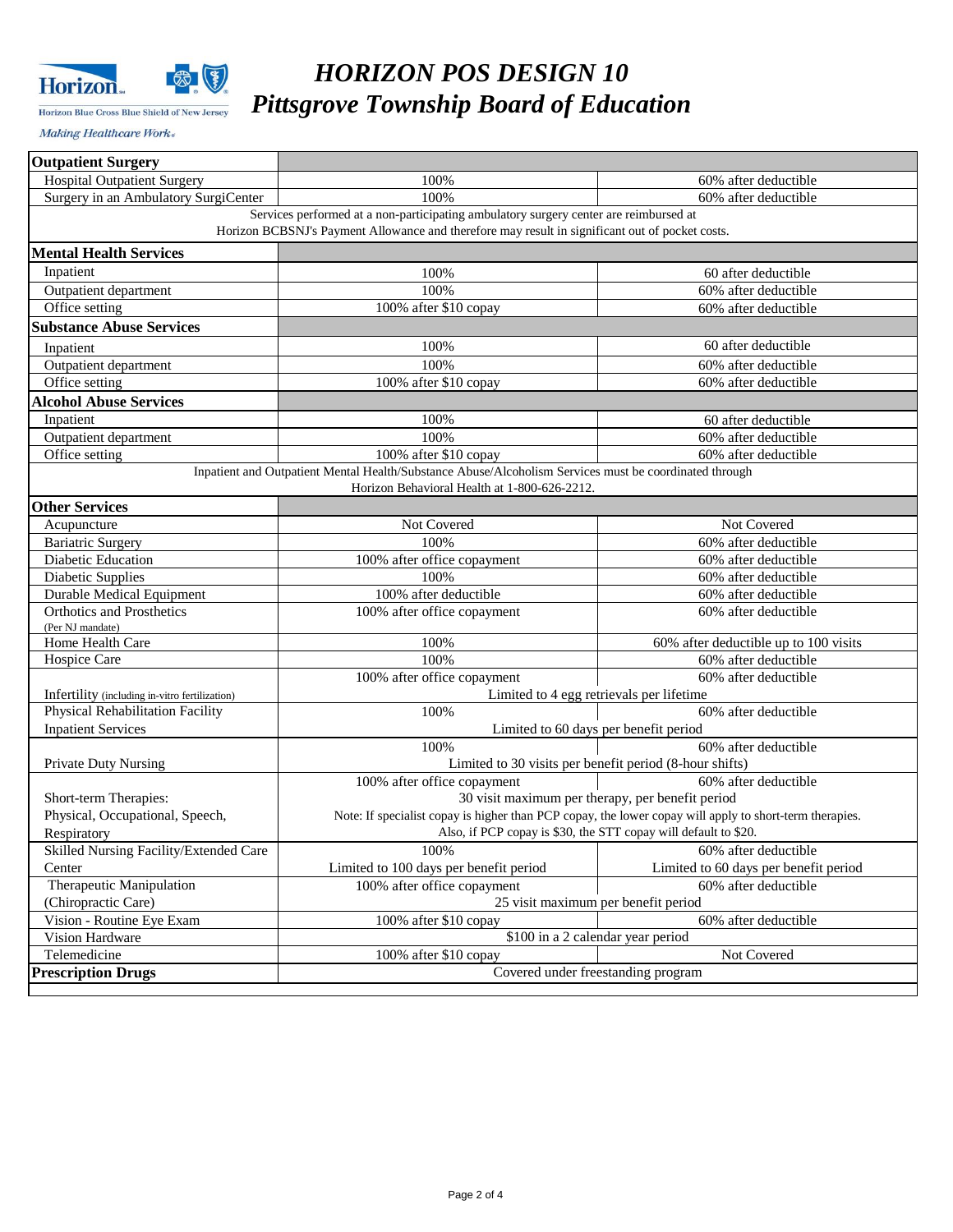

#### Horizon Blue Cross Blue Shield of New Jersey

### *HORIZON POS DESIGN 10 Pittsgrove Township Board of Education*

Making Healthcare Work«

| 24/7 Nurse Line                | Not Applicable                                                                                                                                                                                                                                                                                                                                          |  |  |
|--------------------------------|---------------------------------------------------------------------------------------------------------------------------------------------------------------------------------------------------------------------------------------------------------------------------------------------------------------------------------------------------------|--|--|
| <b>Prior Authorization</b>     | Some services/procedures require prior authorization. For a complete list, contact our customer service number<br>at 1-800-355-BLUE (2583) or refer to our website at www.HorizonBlue.com.                                                                                                                                                              |  |  |
|                                |                                                                                                                                                                                                                                                                                                                                                         |  |  |
| <b>Pre-Existing Conditions</b> | Not applicable                                                                                                                                                                                                                                                                                                                                          |  |  |
| <b>Grandfathered</b>           | Not applicable                                                                                                                                                                                                                                                                                                                                          |  |  |
|                                |                                                                                                                                                                                                                                                                                                                                                         |  |  |
| <b>Eligibility</b>             | Dependent children, including full-time students are covered until the end of the calendar year in which they<br>reach the age of 26. Handicapped dependents are covered beyond the child removal age, if the handicap<br>occurred prior to the age of 26. Under certain conditions, coverage may be extended for qualified dependents<br>up to age 31. |  |  |

You can save money when you choose to receive care from providers that participate in the Horizon BCBSNJ networks. When you use participating hospitals or other medical facilities or doctors, you generally only pay your copayment and any applicable in-network coinsurance or deductible. Generally, if you have services performed at an out of network facility or by an out of network provider, your out of network benefits will apply. This means that you will be responsible for amounts exceeding Horizon BCBSNJ's allowable reimbursement for that particular service and this may result in significant out of pocket costs. You will be responsible to pay for this amount directly to the non-participating hospital, ambulatory surgery center or provider. By using our Horizon-BCBSNJ network providers, you keep your health care costs down.

Please note that the benefit highlights are provided for informational purposes. Horizon BCBSNJ makes every effort to provide clear and accurate information pertaining to these benefit highlights. However, because Horizon BCBSNJ generally expects continued guidance from regulators on issues pertaining to Federal health care reform, the information that has been provided is subject to change. Horizon BCBSNJ will provide notice of such changes to members pursuant to State and Federal requirements.

This summary highlights the major features of your health benefit program. It is not a contract and some limitations and exclusions may apply. Payment of benefits is subject solely to the terms of the contract. Please refer to your benefit booklet for more information.

Services and products provided by Horizon Blue Cross Blue Shield of New Jersey, an independent licensee of the Blue Cross and Blue Shield Association. ® Registered marks of the Blue Cross and Blue Shield Association. ®´ and SM Registered and service marks of Horizon Blue Cross Blue Shield of New Jersey. **©** 2008 Horizon Blue Cross Blue Shield of New Jersey Three Penn Plaza East, Newark, New Jersey 07105